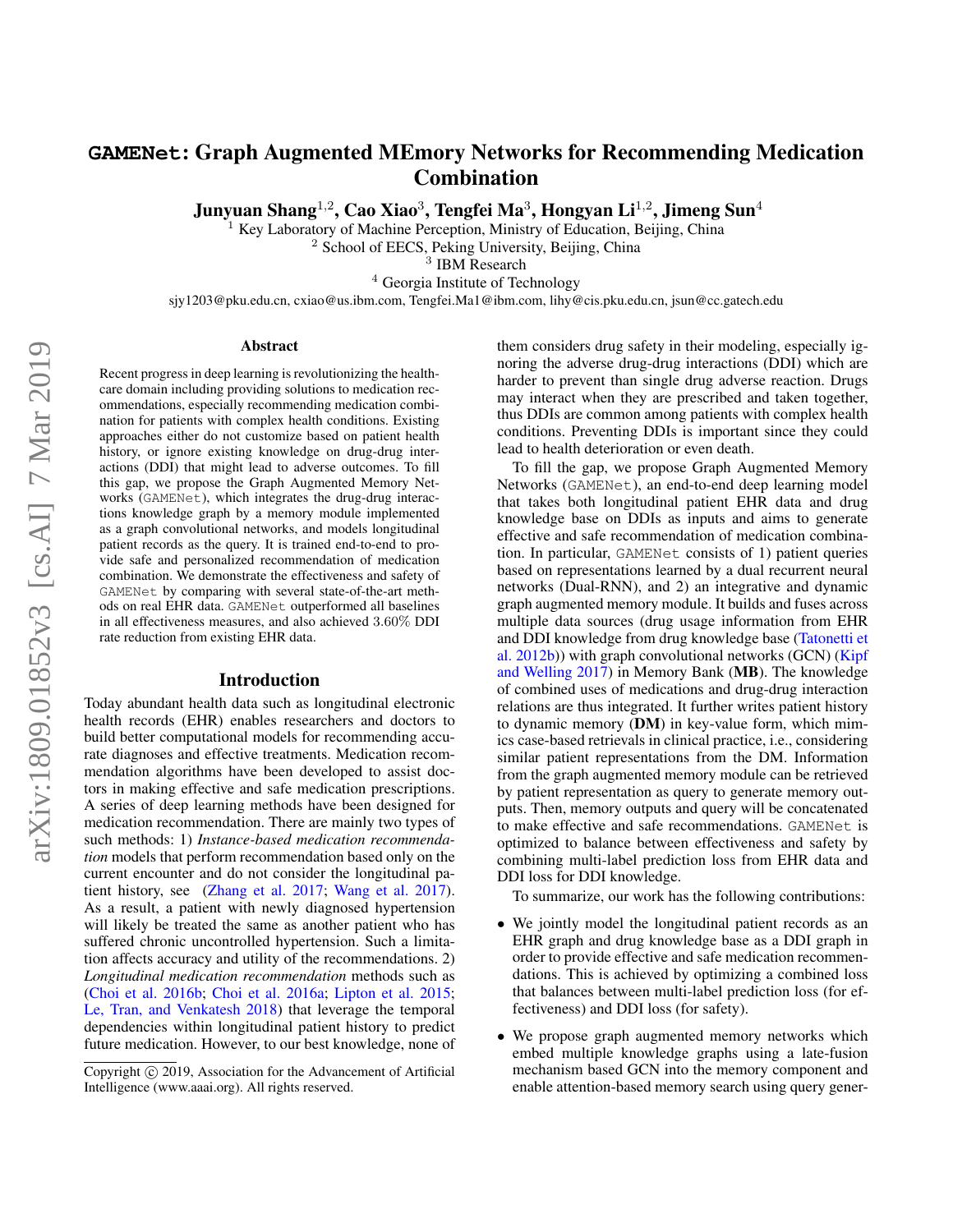ated from longitudinal patient records.

• We demonstrate the effectiveness and safety of our model by comparing with several state-of-the-art methods on real EHR data. GAMENet outperformed all baselines in effectiveness measures, and achieved 3.60% DDI rate reduction from existing EHR data (i.e., identify and reduce existing DDI cases compared with raw EHR data).

# Related Works

Memory Augmented Neural Networks (MANN) have shown initial successes in NLP research areas such as question answering [\(Weston, Chopra, and Bordes 2015;](#page-7-8) [Sukhbaatar et al. 2015;](#page-7-9) [Miller et al. 2016;](#page-7-10) [Kumar et al.](#page-7-11) [2016\)](#page-7-11). Memory Networks [\(Weston, Chopra, and Bordes](#page-7-8) [2015\)](#page-7-8) and Differentiable Neural Computers (DNC) [\(Graves](#page-7-12) [et al. 2016\)](#page-7-12) proposed to use external memory components to assist the deep neural networks in remembering and storing things. After that, various MANN based models have been proposed such as [\(Sukhbaatar et al. 2015;](#page-7-9) [Kumar et al.](#page-7-11) [2016;](#page-7-11) [Miller et al. 2016\)](#page-7-10). In healthcare, memory networks can be valuable due to their capacities in memorizing medical knowledge and patient history. DMNC [\(Le, Tran, and](#page-7-5) [Venkatesh 2018\)](#page-7-5) proposed a MANN model for medication combination recommendation task using EHR data alone. In this paper, we use memory component to fuse multi-model graphs as memory bank to facilitate recommendation.

Graph Convolutional Networks (GCN) emerged for inducing informative latent feature representations of nodes from arbitrary graphs [\(Kipf and Welling 2017;](#page-7-7) [Defferrard,](#page-7-13) [Bresson, and Vandergheynst 2016;](#page-7-13) [Hamilton, Ying, and](#page-7-14) [Leskovec 2017;](#page-7-14) [Chen, Ma, and Xiao 2018\)](#page-7-15). GCN models learn node embeddings in the following manner: Given each graph node initially attached with a feature vector, the embedding vector of each node are the transformed weighted sum of the feature vectors of its neighbors. All nodes are simultaneously updated to perform a layer of forward propagation. The deeper the network, the larger the local neighborhood. Thus global information is disseminated to each graph node for learning better node embeddings. GCNs haven been successfully used to model biomedical n etworks such as drug-drug interaction (DDI) graphs. For example, [\(Ma et al. 2018\)](#page-7-16) models each drug as a node and DDIs as node labels in the drug association network and extended the GCN to embed multi-view drug features and edges. [\(Zitnik,](#page-7-17) [Agrawal, and Leskovec 2018\)](#page-7-17) used GCN to model the drug interaction problems by constructing a large two-layer multimodal drug interaction graphs. In this paper, we use GCN to model medication as nodes and DDIs as links.

Medication Combination Recommendation could be categorized into instance-based and longitudinal medication recommendation methods. Instance-based methods focus on current health conditions. Among them, Leap [\(Zhang](#page-7-0) [et al. 2017\)](#page-7-0) formulates a multi-instance multi-label learning framework and proposes a variant of sequence-tosequence model based on content-attention mechanism to predict combination of medicines given patient's diagnoses. Longitudinal-based methods leverage the temporal depen-

dencies among clinical events, see [\(Choi et al. 2016b;](#page-7-2) [Choi et al. 2016a;](#page-7-3) [Lipton et al. 2015;](#page-7-4) [Le, Tran, and](#page-7-5) [Venkatesh 2018;](#page-7-5) [Xiao, Choi, and Sun 2018\)](#page-7-18). Among them, RETAIN [\(Choi et al. 2016b\)](#page-7-2) is based on a two-level neural attention model which detects influential past visits and significant clinical variables within those visits. DMNC [\(Le,](#page-7-5) [Tran, and Venkatesh 2018\)](#page-7-5) highlighted the memory component to enhance the memory ability of recurrent neural networks and combined DNC with RNN encoder-decoder to predict medicines based on patient's history records which has shown high accuracy. However, safety issue is often ignored by longitudinal-based methods. In this work, we design a memory component but target at building a structured graph augmented memory, where we not only embed DDI knowledge but also design a DDI loss to reduce DDI rate.

# Method

### Problem Formulation

Definition 1 (Patient Records) In longitudinal EHR data, each patient can be represented as a sequence of multivariate observations:  $\bm{P}^{(n)} = [\bm{x}_1^{(n)}, \bm{x}_2^{(n)}, \cdots, \bm{x}_{T^{(r)}}^{(n)}]$  $T^{(n)} \choose T^{(n)}$  where  $n \in \{1, 2, \ldots, N\}$ , N is the total number of patients;  $T^{(n)}$ is the number of visits of the  $n<sup>th</sup>$  patient. To reduce clutter, we will describe the algorithms for a single patient and drop the superscript  $(n)$  whenever it is unambiguous. Each visit  $x_t = [c_d^t, c_p^t, c_m^t]$  of a patient is concatenation of corresponding diagnoses codes  $c_d^t$ , procedure codes  $c_p^t$  and medications codes  $c_m^t$ . For simplicity, we use  $c_*^t$  to indicate the unified definition for different type of medical codes.  $c^t_* \in \{0,1\}^{|\mathcal{C}_*|}$  is a multi-hot vector, where  $\mathcal{C}_*$  denotes the medical code set and  $|\mathcal{C}_*|$  the size of the code set.

Definition 2 (EHR&DDI Graph) EHR graph and DDI graph can be denoted as  $G_e = \{V, \mathcal{E}_e\}$  and  $G_d =$  $\{V, \mathcal{E}_d\}$  respectively, where node set  $V = C_m$  $\{c_{m_1}, c_{m_2}, \cdots, c_{m_n}\}\$  represents the set of medications,  $\mathcal{E}_e$ is the edge set of known combination medication in EHR database and  $\mathcal{E}_d$  is the edge set of known DDIs between a pair of drugs. Adjacency matrix  $A_e, A_d \in \mathbb{R}^{|\mathcal{C}_m| \times |\mathcal{C}_m|}$ are defined to clarify the construction of edge  $\mathcal{E}_e, \mathcal{E}_d$ . For  $A_e$ , we firstly create a bipartite graph with drug on one side and drug combination on the other side. Then  $A_e = A_b A_b^{\dagger}$ where  $A_b \in \mathbb{R}^{|\mathcal{C}_m| \times l}$  is the adjacency matrix of the bipartite graph,  $A_b[i, j] = 1$  when  $i^{th}$  medication exists in  $j^{th}$  medications combination and the number of unique medications combination denotes as *l*. For  $A_d$ , only pair-wise drug-drug interactions are considered,  $A_d[i, j] = 1$  when the  $i^{th}$  medication has interaction with the  $j<sup>th</sup>$  one.

Problem 1 (Medication Combination Recommendation) Given medical codes of the current visit at time  $t$ (excluding medication codes)  $c_d^t$ ,  $c_p^t$ , patient history  $P = [x_1, x_2, \cdots, x_{t-1}]$  and EHR graph  $G_e$ , and DDI graph  $\tilde{G}_d$ , we want to recommend multiple medications by generating multi-label output  $\hat{y}_t \in \{0, 1\}^{|\mathcal{C}_m|}$ .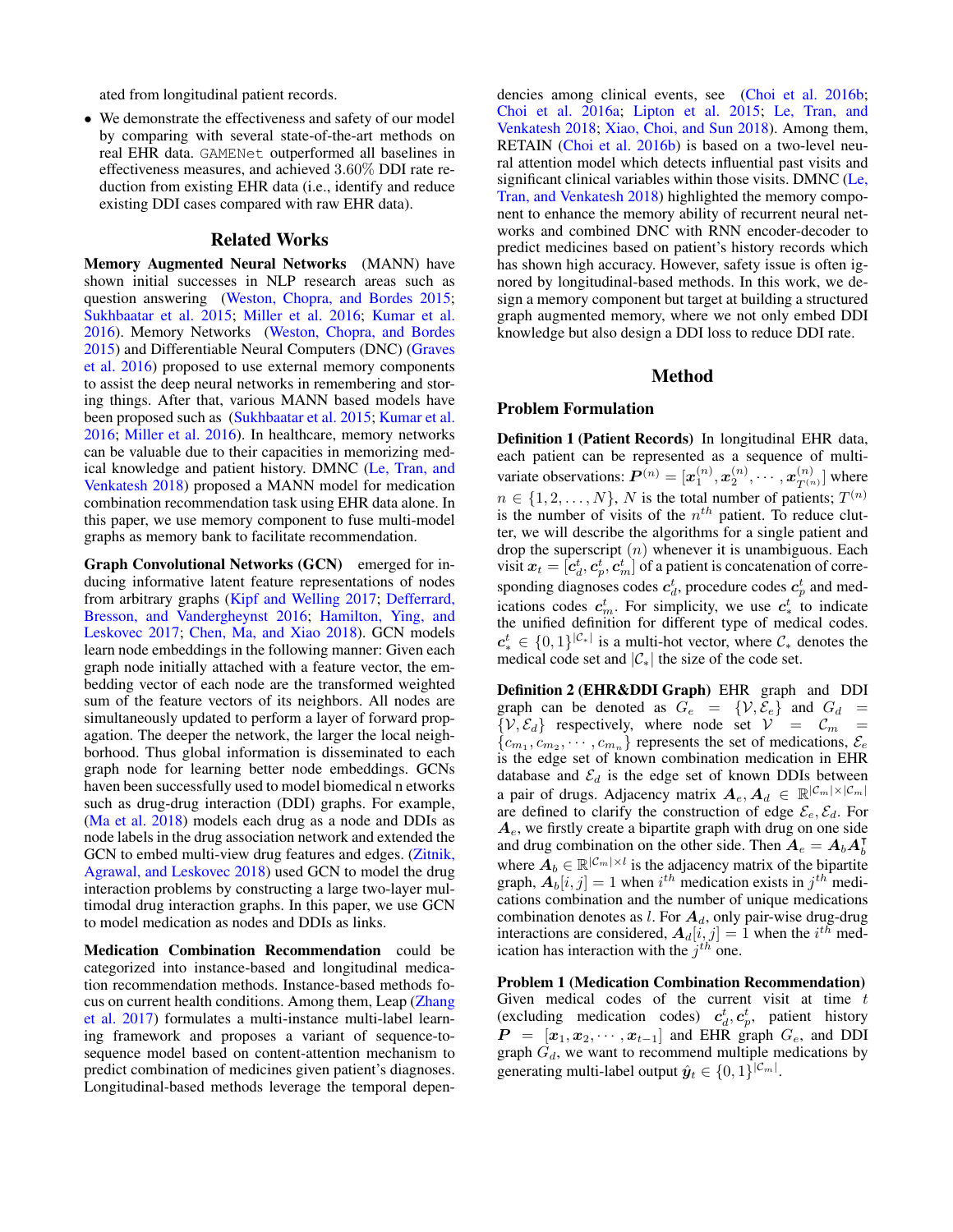

<span id="page-2-3"></span>Figure 1: The GAMENet: At current  $t^{th}$  visit, the multi-hot input  $c_d^t$ ,  $c_p^t$  are input into Embedding Networks to generate embedding  $e_d^t$ ,  $e_p^t$  using Eq. [1.](#page-2-0) Then Dual-RNN generates current hidden states  $h_d^t$ ,  $h_p^t$  by accepting both embeddings from Embeddings Network and longitudinal hidden state  $h^{t-1}$  of RNN denoted by return arrow described in Eq. [2.](#page-2-1) We use concatenated  $h_d^t$ ,  $h_p^t$  as query  $q^t$  (a.k.a. patient representation) in Eq. [3](#page-2-2) to output  $o_b^t$  by reading from Memory Bank (MB)  $M_b$  in Eq. [7](#page-3-0) generated from late-fusion based multiple knowledge graph in Eq[.4,](#page-3-1) [5.](#page-3-2) Meantime, the Dynamic Memory (DM) stores key-value form history information along time by Eq. [6](#page-3-3) and can be used to generate  $o_d^t$  in Eq. [7.](#page-3-0) Finally, query and memory outputs are concatenated in Eq. [8](#page-3-4) to make recommendation. In training phase, combined loss Eq. [10](#page-4-0) is optimized to find optimal model parameters.

### The **GAMENet**

As illustrated in Fig. [1,](#page-2-3) GAMENet includes the following components: a medical embedding module, a patient representation module, and a graph augmented memory module. Next we will first introduce these modules and then provide details of training and inference of GAMENet.

Medical Embeddings Module As mentioned before, a visit  $x_t$  consists of  $[c_d^{\overline{t}}, c_p^t, c_m^t]$  where each of  $c_*^t$  is a multihot vector at the  $t^{th}$  visit. The multi-hot vector  $c^t_*$  is binary encoded showing the existence of each medical codes recorded at the  $t^{th}$  visit. Like [\(Choi et al. 2016b\)](#page-7-2) used a linear embedding of the input vector, we derive medical embeddings for  $\vec{c}_d^t$ ,  $\vec{c}_p^t$  separately at the  $t^{th}$  visit as follows:

<span id="page-2-0"></span>
$$
\boldsymbol{e}_{*}^{t} = \boldsymbol{W}_{*,e} \boldsymbol{c}_{*}^{t} \tag{1}
$$

where  $W_{*,e} \in \mathbb{R}^{|\mathcal{C}_*| \times d}$  is the embedding matrix to learn. Thus a visit  $x_t$  is transformed to  $\hat{x}_t = [e_d^t, e_p^t, c_m^t]$ .

Patient Representation Module To enable personalized medication recommendation which is tailored using patient EHR data, we design a Dual-RNN to learn patient representations from multimodal EHR data where each RNN encodes only one type of medical codes. The reason is that it is quite possible for a clinical visit to have missing modality (e.g. only diagnosis modality without procedure). Because of that, we model diagnosis and procedure modalities separately using two RNNs. Formally, for each input vector in transformed clinical history  $[\hat{x_1}, \hat{x}_2, \dots, \hat{x}_t]$ , we retrieve  $e_m, e_p$  and utilize RNN to encode visit-level diagnosis and procedure embeddings respectively as follows:

<span id="page-2-1"></span>
$$
\begin{aligned}\n\mathbf{h}_d^t &= RNN_d(\mathbf{e}_d^1, \mathbf{e}_d^2, \cdots, \mathbf{e}_d^t) \\
\mathbf{h}_p^t &= RNN_p(\mathbf{e}_p^1, \mathbf{e}_p^2, \cdots, \mathbf{e}_p^t)\n\end{aligned} \tag{2}
$$

Thus, the RNNs accept all patient history visit medical embeddings  $\{e_{*}^{t'}\}(t' \leq t)$  to produce hidden states  $h_{*}^{t}$  for further generating query (a.k.a. patient representation) in Eq. [3.](#page-2-2)

Graph Augmented Memory Module To leverage drug knowledge, we construct a graph augmented memory module that not only embeds and stores the EHR graph and the DDI graph as facts in Memory Bank (MB), but also inserts patient history to Dynamic Memory (DM) key-value form to fully capture the information from different views. Inspired by [\(Weston, Chopra, and Bordes 2015\)](#page-7-8), four memory components  $I, G, O, R$  are proposed which mimics the architecture of modern computer in some way:

• I: Input memory representation converts inputs into query for memory reading. Here we can use hidden states from Dual-RNN to generate query as follows:

<span id="page-2-2"></span>
$$
\boldsymbol{q}^t = f([\boldsymbol{h}_d^t, \boldsymbol{h}_p^t]) \tag{3}
$$

where we concatenate hidden diagnosis state  $h_d^t$  and procedure state  $h_p^t$  as the input patient health state.  $f(\cdot)$  is the transform function which projects hidden states to query and is implemented as single hidden layer fully connected neural network.

• G: Generalization is the process of generating and updating the memory representation. We design the memory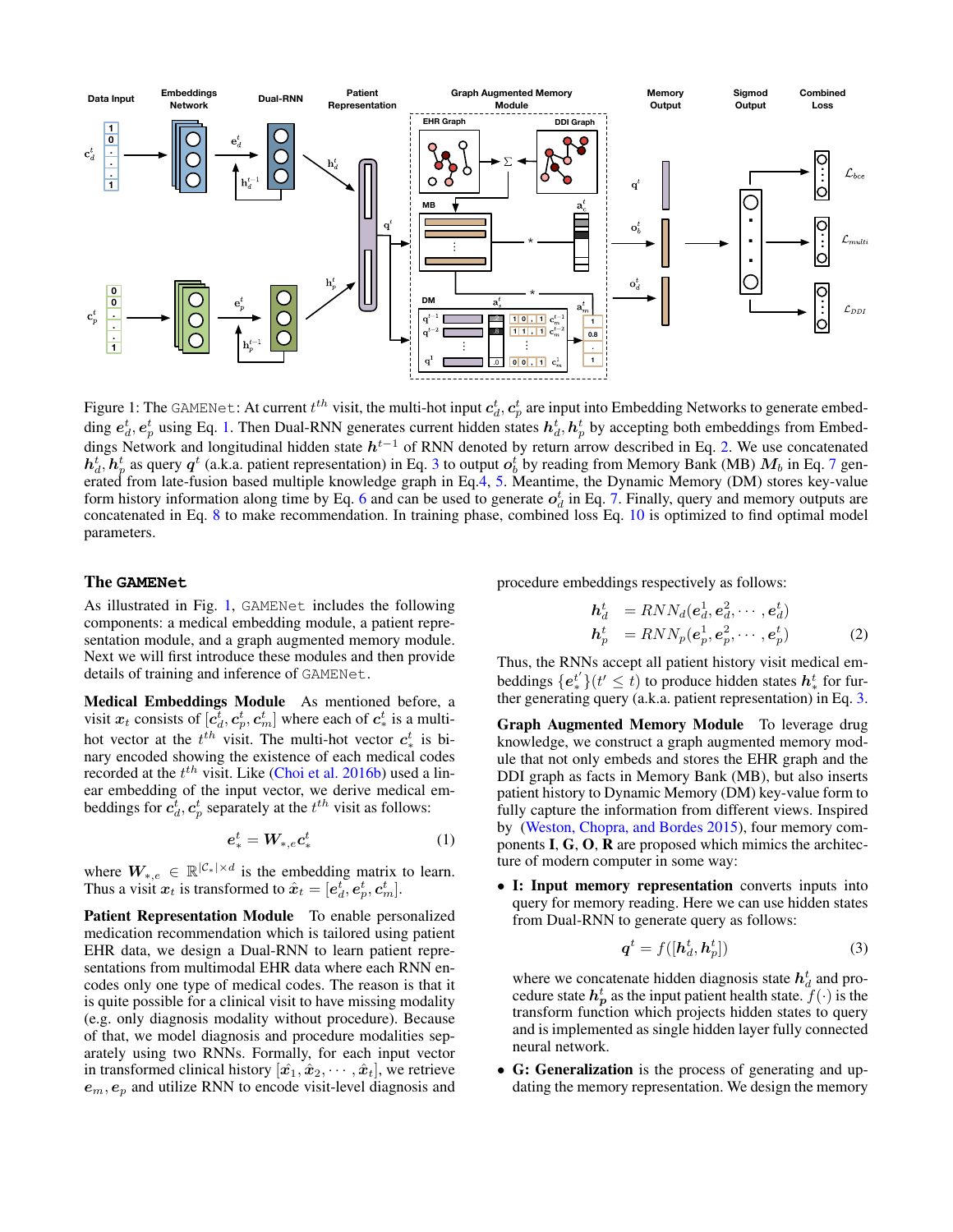| Table 1: Notations used in GAMENet                                              |                                                      |  |
|---------------------------------------------------------------------------------|------------------------------------------------------|--|
| <b>Notation</b>                                                                 | <b>Description</b>                                   |  |
| $\boldsymbol{P} \in \mathbb{R}^{ \mathcal{C}  \times T}$                        | patient records                                      |  |
| $\mathcal{C}_*$                                                                 | medical codes set of type *                          |  |
| $c_{*,i}$                                                                       | $i^{th}$ medical code in $\mathcal{C}_*$ of type $*$ |  |
| $\boldsymbol{c}_* \in \mathbb{R}^{ \mathcal{C}_* }$                             | multi-hot vector of type *                           |  |
| $\boldsymbol{x}_t \in \mathbb{R}^{ \mathcal{C} }$                               | concatenation of medical codes $c_*^t$               |  |
| $\overline{G_{*}}$                                                              | EHR or DDI Graph $\{\mathcal{V}, \mathcal{E}_*\}$    |  |
| $\mathcal V$                                                                    | vertex set same as $\mathcal{C}_m$                   |  |
| $\mathcal{E}_*$                                                                 | edge set of * dataset                                |  |
| $\boldsymbol{e}_* \in \mathbb{R}^d$                                             | medical embeddings of type $*$                       |  |
| $\boldsymbol{h}_* \in \mathbb{R}^d$                                             | hidden state                                         |  |
| $\boldsymbol{q}^t \in \mathbb{R}^d$                                             | query at $t^{th}$ visit                              |  |
| $\overline{A_h}\in\mathbb{R}^{\vert\mathcal{C}_m\vert\times l}$                 | adjacency matrix of bipartite graph                  |  |
| $\boldsymbol{A}_e \in \mathbb{R}^{ \mathcal{C}_m  \times  \mathcal{C}_m }$      | adjacency matrix of $G_e$                            |  |
| $\boldsymbol{A}_d \in \mathbb{R}^{ \mathcal{C}_m  \times  \mathcal{C}_m }$      | adjacency matrix of $G_d$                            |  |
| $\overline{M_{b}\in\mathbb{R}^{\lvert\mathcal{C}_{m}\rvert\times d}}$           | Memory Bank (MB)                                     |  |
| $M_d^t \in \mathbb{R}^{ t-1  \times (d+ \mathcal{C}_m )}$                       | Dynamic Memory (DM)                                  |  |
| $\bm{M}_{d,k}^t \in \mathbb{R}^{ t-1  \times d}$                                | Keys in DM                                           |  |
| $\boldsymbol{M}_{d,\upsilon}^{t} \in \mathbb{R}^{ t-1  \times  \mathcal{C}_m }$ | Values in DM                                         |  |
| $\boldsymbol{a}_{c}^{t} \in \mathbb{R}^{\vert \mathcal{C}_{m} \vert}$           | content-attention weight                             |  |
| $\boldsymbol{a}_{s}^{t} \in \mathbb{R}^{\left t-1\right }$                      | temporal-attention weight                            |  |
| $\boldsymbol{a}_{m}^{t} \in \mathbb{R}^{\left \mathcal{C}_{m}\right }$          | history medication distribution                      |  |
| $\boldsymbol{o}^t_*\in \mathbb{R}^d$                                            | memory output                                        |  |
| $\hat{\pmb{y}_t} \in \mathbb{R}^{ \mathcal{C}_m }$                              | multi-label predictions at $t^{th}$ visit            |  |
| $\hat{Y}$                                                                       | recommended medication set                           |  |
| Y                                                                               | ground truth of medication set                       |  |

module by storing graph augmented memory representation as facts in Memory Bank (MB) and insert patient history to Dynamic Memory (DM) as key-value pairs to fully capture the information from different view.

For Memory Bank (MB)  $M_b$ , two adjacency matrices  $A_e$ ,  $A_d$  are used. Following the GCN procedure [\(Kipf](#page-7-7) [and Welling 2017\)](#page-7-7), each  $A_*$  is preprocessed as follows:

<span id="page-3-1"></span>
$$
\tilde{A}_* = \tilde{D}^{-\frac{1}{2}} (A_* + I) \tilde{D}^{-\frac{1}{2}}
$$
 (4)

where  $\tilde{D}$  is a diagonal matrix such that  $\tilde{D}_{ii} = \sum_j A_{ij}$ and  $I$  are identity matrices.

Then we applied a two-layer GCN on each graph to learn improved embeddings on drug combination usage and DDIs respectively. The output  $M_b$  is generated as a weighted sum of the two graph embeddings.

<span id="page-3-2"></span>
$$
Z_1 = \tilde{A}_e \tanh(\tilde{A}_e W_{e1}) W_1
$$
  
\n
$$
Z_2 = \tilde{A}_d \tanh(\tilde{A}_d W_{e2}) W_2
$$
  
\n
$$
M_b = Z_1 - \beta Z_2
$$
\n(5)

where  $W_{e1}$ ,  $W_{e2} \in \mathbb{R}^{\lvert \mathcal{C}_m \rvert \times d}$  are medication embeddings from EHR graph and DDI graph (each contains  $|C_m|$  number of d-dimensional vectors),  $W_1, W_2 \in \mathbb{R}^{d \times d}$ are hidden weight parameter matrices. All W<sup>∗</sup> are updated during training phase. Then, graph node embed-

dings  $Z_1, Z_2 \in \mathbb{R}^{|\mathcal{C}_m| \times d}$  are generated using GCN. Finally we combine different node embeddings as Memory Bank  $M_b \in \mathbb{R}^{|\mathcal{C}_m| \times d}$  where  $\beta$  is a weighting variable to fuse different knowledge graphs.

For Dynamic Memory (DM)  $M_d^t$ , the combined patient  ${q^{t}}'(t' < t)$  (the keys) associated with corresponding multi-hot medication vector  $\{c_m^{t'}\}$  (the values) are inserted into DM as key-value pairs. This kind of design provides a way to locate most similar patient representation over time and retrieve the proper weighted medications set. Specifically, we can incrementally insert keyvalue pair after each visit step and treat  $M_d^{\dagger}$  as a vectorized indexable dictionary as follows:

<span id="page-3-3"></span>
$$
M_d^t = \{q^{t'}: c_m^{t'}\}_{1}^{t-1}
$$
 (6)

where  $M_d^t$  is empty when  $t = 1$ . For clarity, we use  $\bm{M}_{d,k}^t=[\tilde{\bm{q}}^1;\bm{q}^2;\cdots;\bm{q}^{t-1}]\in\mathbb{R}^{|t-1|\times d}$  to denote the key vectors and  $M_{d,v}^t = [c_m^1;c_m^2;\cdots;c_m^{t-1}] \in \mathbb{R}^{|t-1|\times |\mathcal{C}_m|}$ to denote the value vectors at  $t^{th}$  visit.

• O: Output memory representation produces outputs  $o_b^t$ and  $o_d^t$  given the patient representation  $q^t$  (the query) and the current memory state  $\overline{M}_b$ ,  $\overline{M}_d^t$ . Here, we apply attention based reading procedure to retrieve most relevant information with respect to query  $q^t$  as outputs  $o_b^t, o_d^t$  as follows:

<span id="page-3-0"></span>
$$
\boldsymbol{o}_{b}^{t} = \boldsymbol{M}_{b}^{\mathsf{T}} \overbrace{\text{Softmax}(\boldsymbol{M}_{b}\boldsymbol{q}^{t})}^{\boldsymbol{a}_{c}^{t}} \n\boldsymbol{o}_{d}^{t} = \boldsymbol{M}_{b}^{\mathsf{T}} \overbrace{(\boldsymbol{M}_{d,v}^{t})^{\mathsf{T}} \underbrace{\text{Softmax}(\boldsymbol{M}_{d,k}^{t}\boldsymbol{q}^{t})}_{\boldsymbol{a}_{s}^{t}}}
$$
(7)

where  $o_{b}^{t} \in \mathbb{R}^{d}$  is directly retrieved using contentattention  $a_c^t$  based on similarity between patient representation (query) and facts in  $M_b$ .

For  $\boldsymbol{o}_d^t \in \mathbb{R}^d$ , it firstly considers similar patient representation from patient history records  $M_{d,k}^{t}$  with temporalattention  $a_s^t$ . Then  $a_s^t$  is utilized to generate history medication distribution  $a_m^t$  by weighted sum of history multihot medication in  $M_{d,v}^{\tilde{t}}$ . Finally, we can get  $o_d^t$  by further retrieved information from  $M_b$  using  $a_m^t$  from temporal aspect.

In addition, the attention based reading procedure makes the model differentiable so that it can be updated end-toend using back propagation.

• R: Response is the final step to utilize patient representation and memory output to predict the multi-label medication as follows:

<span id="page-3-4"></span>
$$
\hat{\boldsymbol{y}}_t = \sigma([\boldsymbol{q}^t, \boldsymbol{o}_b^t, \boldsymbol{o}_d^t]) \tag{8}
$$

where  $\sigma$  is the sigmoid function.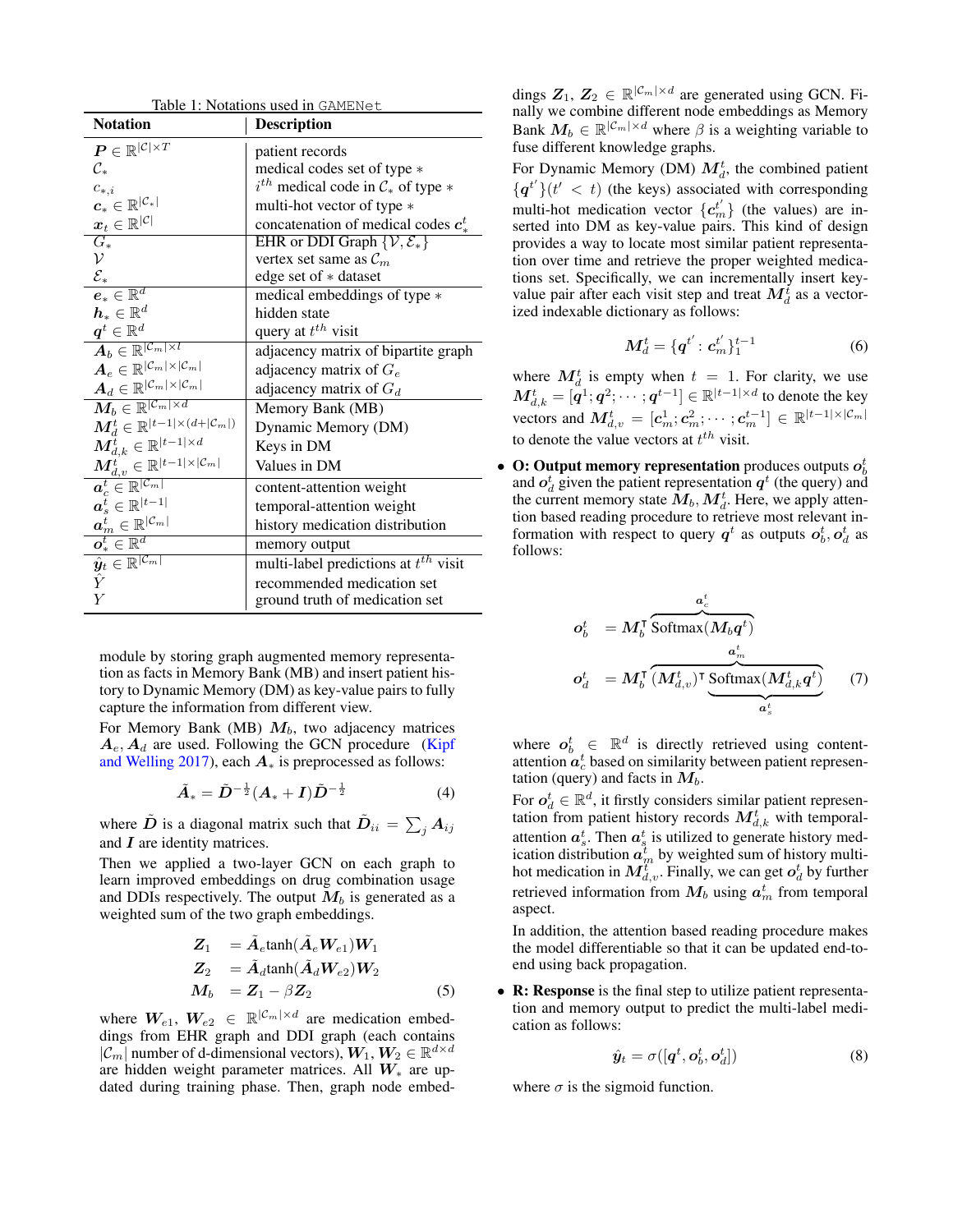# Training and Inference

In the training phase, we need to find the optimal parameters including embedding matrix  $W_{e1}, W_{e2}, W_{*,e}$ , weight parameter matrix  $W_1, W_2$  in GCN, hidden weight in  $f(\cdot)$ , RNN as **auxiliary model parameter**  $\theta$ . We introduce the combined loss in order to find an optimal balance between recommendation accuracy and safety. At the end of the part, training algorithm will be given.

Multi-label Prediction Loss (MLL) Since the medication combination recommendation can be seen as sequential multi-label prediction, we combine two commonly used multi-label loss functions, namely, the binary cross entropy loss  $\mathcal{L}_{bce}$  and the multi-label margin loss  $\mathcal{L}_{multi}$ . We use  $\mathcal{L}_{multi}$  since it optimizes to make the predicted probability of ground truth labels has at least 1 margin larger than others. Thus, threshold value in Equation. [11](#page-4-1) is easier to be fixed.

<span id="page-4-2"></span>
$$
\mathcal{L}_{bce} = -\sum_{t}^{T} \sum_{i} \mathbf{y}_{i}^{t} \log \sigma(\hat{\mathbf{y}}_{i}^{t}) + (1 - \mathbf{y}_{i}^{t}) \log(1 - \sigma(\hat{\mathbf{y}}_{i}^{t}))
$$
\n
$$
\mathcal{L}_{multi} = \sum_{t}^{T} \sum_{i}^{|\mathcal{C}_{m}|} \sum_{j}^{|\hat{Y}^{t}|} \frac{\max(0, 1 - (\hat{\mathbf{y}}_{t} | \hat{Y}_{j}^{t}] - \hat{\mathbf{y}}_{t}[i]))}{L}
$$
\n
$$
\mathcal{L}_{p} = \pi[0] L_{bce} + \pi[1] L_{multi}
$$
\n(9)

where  $\hat{y}[i], \hat{y}_i^t$  means the value at  $i^{th}$  coordinate at  $t^{th}$  visit,  $\hat{\mathbf{y}}^t[\hat{Y}_j^t]$  means  $j^{th}$  predicted label indexed by predicted label set  $\hat{Y}^t$  at  $t^{th}$  visit and  $\pi[\cdot]$  are the mixture weights  $(\pi[0], \pi[1] \geq 0, \pi[0] + \pi[1] = 1).$ 

DDI Loss (DDI) is designed to control DDIs in the recommendation.

$$
\mathcal{L}_{DDI} = \sum_t^T \sum_{i,j} (\bm{A}_d \odot (\hat{\bm{y}}_t^\intercal \hat{\bm{y}}_t)) [i,j]
$$

where every element in  $\hat{\mathbf{y}}_t^{\mathsf{T}} \hat{\mathbf{y}}_t \in \mathbb{R}^{N \times N}$  gives the pair-wise probability of predicted result.  $\odot$  is the element-wise product. Intuitively, for two memory representation  $i, j$ , if  $i$ j combined to induce a DDI, then  $A_d[i, j] = 1$ . Thus large pair-wise DDI probability will yield large  $\mathcal{L}_{DDI}$ .

Combined Loss functions When training, the accuracy and DDI Rate often increase together. The reason is that drugdrug interactions also exist in real EHR data (ground truth medication set  $Y$ ). Thus both the incorrectly predicted medications and correctly predicted medications may increase the DDI Rate. To achieve the accurate model with low DDI Rate s we need to find the balance between MLL and DDI. Inspired by Simulated Annealing [\(Kirkpatrick, Gelatt, and](#page-7-19) [Vecchi 1983\)](#page-7-19), we can transform between NRL and MLL with a certain probability as follows:

<span id="page-4-0"></span>
$$
\mathcal{L} = \begin{cases}\n\mathcal{L}_p & \text{if } s' \le s \\
\mathcal{L}_{DDI}, \text{with prob. } p = \exp(-\frac{s' - s}{Temp}) & \text{if } s' > s \\
\mathcal{L}_p, \text{with prob. } p = 1 - \exp(-\frac{s' - s}{Temp}) & \text{if } s' > s\n\end{cases} \tag{10}
$$

on one hand, there will be high probability to use  $\mathcal{L}_{DDI}$ when the DDI Rate  $s'$  of recommended medication set calculated in this step is larger than the expected DDI Rate s. On the other hand, decay rate  $\epsilon$  applied on temperature

 $Temp \leftarrow \epsilon Temp$  makes p low when model becomes stable along training time. Current DDI Rate  $s'$  can be calculated using DDI Rate Equation (see Metrics in Experiments section below) without sum across all test samples. The idea to use combined loss like simulated annealing form helps the model find best combination of parameters to demonstrate effectiveness and safety in the meantime. In inference phase, thank to MLL, if the correctly predicted labels have at least 1 margin larger than others we can fix threshold value as 0.5. Then, the predicted label set corresponds to:

<span id="page-4-1"></span>
$$
\hat{Y}_t = \{\hat{\mathbf{y}}_t^j | \hat{\mathbf{y}}_t^j > 0.5, 1 \le j \le ||\mathcal{C}_m||\}.
$$
 (11)

The training algorithm is detailed as follows.

| <b>Algorithm 1 Training GAMENet</b> |  |  |
|-------------------------------------|--|--|
|-------------------------------------|--|--|

| <b>Require:</b> Training set R, training epoches N, mixture weight $\pi$                          |
|---------------------------------------------------------------------------------------------------|
| in Eq. 9, expected DDI Rate $s$ , initial temperature $Temp$ and                                  |
| weight decay $\epsilon$ in Eq. 10;                                                                |
| Calculate adjacency matrix $A_*$ ;                                                                |
| Using uniform distribution to initialize auxiliary model parame-                                  |
| ters $\theta \sim U(-1,1)$ ;                                                                      |
| Obtain Memory Bank $M_b$ using Eq. 4, 5;                                                          |
| for $i = 1$ to $N *  R $ do                                                                       |
| Sample a patient $P = [\mathbf{x}_1, \mathbf{x}_2, \cdots, \mathbf{x}_{T_i}]$ from $\mathbf{R}$ ; |
| Reset Dynamic Memory $M_d$ ;                                                                      |
| for $t=1$ to $T_i$ do                                                                             |
| Obtain medical embeddings $e_d^t, e_p^t$ in Eq. 1;                                                |
| Obtain Dual-RNN $h_d^t, h_d^t$ in Eq. 2;                                                          |
| Generate patient representation $q^t$ in Eq. 3;                                                   |
| Read from $M_b$ and $M_d^t$ using attention weight $a_c^t, a_s^t, a_m^t$                          |
| and generate memory outputs $o_b^t$ , $o_d^t$ in Eq. 7;                                           |
| Calculate medication prediction $\hat{y}_t$ using Eq. 8;                                          |
| Generate $M_d^{t+1}$ by inserting $(q^t, c_m^t)$ into $M_d^t$ in Eq. 6;                           |
| end for                                                                                           |
| Evaluate and obtain DDI Rate $s'$ of current patient;                                             |
| Update $\theta$ by optimizing loss in Eq. 10 and decay $Temp \leftarrow$                          |
| $\epsilon Temp$                                                                                   |
| end for                                                                                           |
|                                                                                                   |

# Experiments

### Experimental Setup

We evaluate  $GAMENet<sup>1</sup>$  $GAMENet<sup>1</sup>$  $GAMENet<sup>1</sup>$  model by comparing against other baselines on recommendation accuracy and successful avoidance of DDI. All methods are implemented in Py-Torch [\(Paszke et al. 2017\)](#page-7-20) and trained on an Ubuntu 16.04 with 8GB memory and Nvidia 1080 GPU.

Data Source We used EHR data from MIMIC-III [\(John](#page-7-21)[son et al. 2016\)](#page-7-21). Here we select a cohort where patients have more than one visit. In practice, if we use all the drug codes in an EMR record, the medication set can be very large, each day in hospital, the doctor can prescribe several types of medications for the patient. Hence, we choose the set of medications prescribed by doctors during the first 24-hour as the first 24-hour is often the most critical time for patients to obtain correct treatment quickly. In addition, we used DDI knowledge from TWOSIDES dataset [\(Tatonetti](#page-7-22)

<span id="page-4-3"></span><sup>1</sup> [https://github.com/sjy1203/GAMENet](#page-7-22)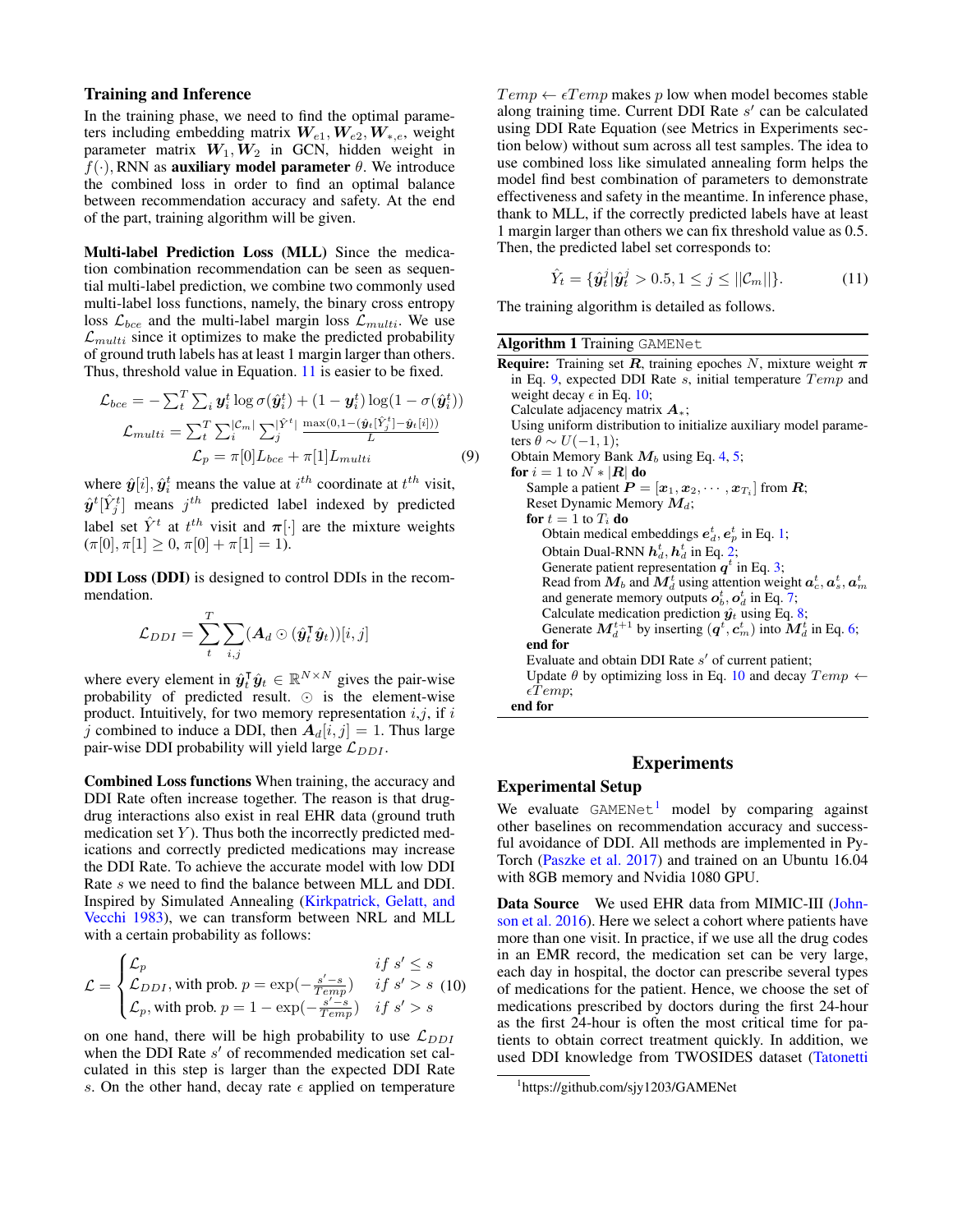[et al. 2012a\)](#page-7-22). In this work, we keep the Top-40 severity DDI types and transform the drug coding from NDC to ATC Third Level for integrating with MIMIC-III. The statistics of the datasets are summarized in Table [2.](#page-5-0)

<span id="page-5-0"></span>

| Table 2: Statistics of the Data    |        |  |  |
|------------------------------------|--------|--|--|
| # patients                         | 6,350  |  |  |
| # clinical events                  | 15,016 |  |  |
| # diagnosis                        | 1,958  |  |  |
| # procedure                        | 1,426  |  |  |
| # medication                       | 145    |  |  |
| avg # of visits                    | 2.36   |  |  |
| avg # of diagnosis                 | 10.51  |  |  |
| avg # of procedure                 | 3.84   |  |  |
| avg # of medication                | 8.80   |  |  |
| # medication in DDI knowledge base | 123    |  |  |
| # DDI types in knowledge base      | 40     |  |  |

Baselines We consider the following baseline algorithms.

- Nearest will simply recommend the same combination medications at previous visit for current visit (i.e.,  $\hat{Y}_t =$  $Y_{t-1}$
- Logistic Regression (LR) is a logistic regression with L2 regularization. Here we represent the input data by sum of one-hot vector. Binary relevance technique [\(Luaces et al.](#page-7-23) [2012\)](#page-7-23) is used to handle multi-label output.
- Leap [\(Zhang et al. 2017\)](#page-7-0) is an instance-based medication combination recommendation method.
- RETAIN [\(Choi et al. 2016b\)](#page-7-2) can provide sequential prediction of medication combination based on a two-level neural attention model that detects influential past visits and significant clinical variables within those visits.
- **DMNC** [\(Le, Tran, and Venkatesh 2018\)](#page-7-5) is a recent work of medication combination prediction via memory augmented neural network based on differentiable neural computers (DNC) [\(Graves et al. 2016\)](#page-7-12).

Metrics To measure the prediction accuracy, we used Jaccard Similarity Score (Jaccard), Average F1 (F1) and Precision Recall AUC (PRAUC). Jaccard is defined as the size of the intersection divided by the size of the union of ground truth medications  $Y_t^{(k)}$  and predicted medications  $\hat{Y}_t^{(k)}$ .

Jaccard = 
$$
\frac{1}{\sum_{k}^{N} \sum_{t}^{T_{k}} 1} \sum_{k}^{N} \sum_{t}^{T_{k}} \frac{|Y_{t}^{(k)} \cap \hat{Y}_{t}^{(k)}|}{|Y_{t}^{(k)} \cup \hat{Y}_{t}^{(k)}|}
$$

where N is the number of patients in test set and  $T_k$  is the number of visits of the  $k^{th}$  patient. Average Precision (Avg-P) and Average Recall (Avg-R), and F1 are defined as:

$$
\begin{aligned}\n\text{Avg-P}_{t}^{(k)} \quad &= \frac{|Y_{t}^{(k)} \cap \hat{Y}_{t}^{(k)}|}{|Y_{t}^{(k)}|}, \ \text{Avg-R}_{t}^{(k)} = \frac{|Y_{t}^{(k)} \cap \hat{Y}_{t}^{(k)}|}{|\hat{Y}_{t}^{(k)}|} \\
\text{F1} = \quad & \frac{1}{\sum_{k}^{N} \sum_{t}^{T_{k}} 1} \sum_{k}^{N} \sum_{t}^{T_{k}} \frac{2 \times \text{Avg-P}_{t}^{(k)} \times \text{Avg-R}_{t}^{(k)}}{\text{Avg-P}_{t}^{(k)} + \text{Avg-R}_{t}^{(k)}}\n\end{aligned}
$$

where t means the  $t^{th}$  visit and k means the  $k^{th}$  patient in test dataset.

To measure medication safety, we define DDI Rate as percentage of medication recommendation that contain DDIs.

$$
\text{DDI Rate} = \frac{\sum_{k}^{N} \sum_{t}^{T_{k}} \sum_{i,j} |\{(c_{i}, c_{j}) \in \hat{Y}_{t}^{(k)} | (c_{i}, c_{j}) \in \mathcal{E}_{d}\}|}{\sum_{k}^{N} \sum_{t}^{T_{k}} \sum_{i,j} 1}
$$

where the set will count each medication pair  $(c_i, c_j)$  in recommendation set  $\hat{Y}$  if the pair belongs to edge set  $\mathcal{E}_d$  of the DDI graph. Here N is the size of test dataset and  $T_k$  is the number of visits of the  $k^{th}$  patient.

The relative DDI Rate  $(\triangle$  DDI Rate %) is defined as the percentage of DDI rate change compared to DDI rate in EHR test dataset given DDI rate of the algorithm:

$$
\triangle DDI Rate \% = \frac{DDI Rate - DDI Rate (EHR)}{DDI Rate (EHR)}
$$

Evaluation Strategies We randomly divide the dataset into training, validation and testing set in a  $2/3$  :  $1/6$  :  $1/6$ ratio. For LR, we use the grid search technique over typical range of hyper-parameter to search the best hyperparameter values which result in L2 norm penalty with weight as 1.1. For our methods, the hyperparameters are adjusted on evaluation set which result in expected DDI Rate s as 0.05, initial temperature  $Temp$  as 0.5, weight decay  $\epsilon$  as 0.85 and mixture weights  $\pi = [0.9, 0.1]$ . For all deep learning based methods, we choose a gated recurrent unit (GRU) [\(Cho et al. 2014\)](#page-7-24) as the implementation of RNN and utilize dropout [\(Srivastava et al. 2014\)](#page-7-25) with probability of an element to be zeroed as 0.4 on the output of embeddings. The embedding size and hidden layer size for GRU is set as 64 and 64 respectively, word and memory size for DMNC model is 64 and 16 which is the same as [\(Le, Tran, and](#page-7-5) [Venkatesh 2018\)](#page-7-5). Training is done through Adam [\(Kingma](#page-7-26) [and Ba 2014\)](#page-7-26) at learning rate 0.0002. We fix the best model on evaluation set within 40 epochs and report the performance in test set.

### Results

Table [3](#page-6-0) compares the performance on accuracy and safety issue. Results show GAMENet has the highest score among all baselines with respect to Jaccard, PR-AUC, and F1.

As for the baseline models, Nearest and LR achieved about 4% lower score compared to GAMENet in terms of Jaccard and F1. The Nearest method also gives us the clue that the visit is highly important for the medications combination recommendation task. For both methods, the DDI rates are very close to the base DDI rate in the EHR data. This implies without knowledge guidance that it will be hard to remove DDIs that already exist in clinical practice. For deep learning baselines, instance-based method Leap achieved lower performance than those temporal models such as RETAIN and DMNC, which confirmed the important of temporal information in patient past EHRs.

On the other hand, for longitudinal methods such as RE-TAIN and DMNC, they both achieve higher scores on Jaccard, PRAUC, and F1 compared with others. DMNC however recommends a large bunch of medication combination set which may be one reason that lead to high DDI Rate.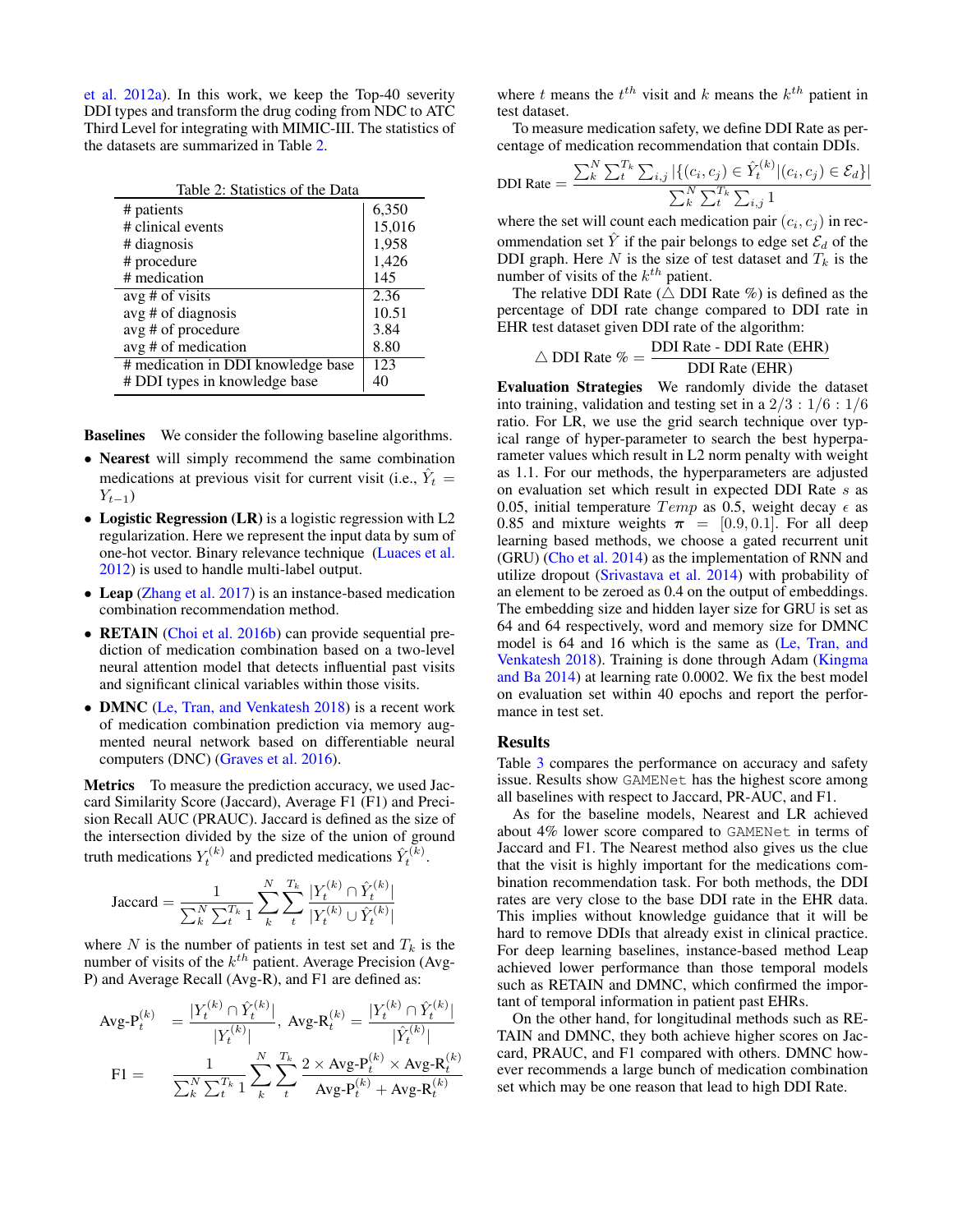<span id="page-6-0"></span>Table 3: Performance Comparison of Different Methods. Note that the base DDI rate in EHR test data is 0.0777.

| Methods           | <b>DDI</b> Rate | $\triangle$ DDI Rate % | Jaccard | PR-AUC | F1     | Avg # of Med. | # of parameters |
|-------------------|-----------------|------------------------|---------|--------|--------|---------------|-----------------|
| <b>Nearest</b>    | 0.0791          | $+1.80\%$              | 0.3911  | 0.3805 | 0.5465 | 14.77         |                 |
| LR                | 0.0786          | $+1.16\%$              | 0.4075  | 0.6716 | 0.5658 | 11.42         |                 |
| Leap              | 0.0532          | $-31.53\%$             | 0.3844  | 0.5501 | 0.5410 | 14.42         | 436,884         |
| <b>RETAIN</b>     | 0.0797          | $+2.57\%$              | 0.4168  | 0.6620 | 0.5781 | 16.68         | 289,490         |
| <b>DMNC</b>       | 0.0949          | $+22.14\%$             | 0.4343  | 0.6856 | 0.5934 | 20.00         | 527,979         |
| GAMENet (w/o DDI) | 0.0853          | $+9.78\%$              | 0.4484  | 0.6878 | 0.6059 | 15.13         | 452.434         |
| GAMENet           | 0.0749          | $-3.60\%$              | 0.4509  | 0.6904 | 0.6081 | 14.02         | 452,434         |

<span id="page-6-1"></span>Table 4: Example Recommended Medications for a Patient with Two Visits. Here "unseen" indicates the medications predicted but are not in ground truth, while "missed" refers to the medications that are in the ground truth but are not predicted.

| <b>Diagnosis</b>                                                            | <b>Methods</b>      | <b>Recommended Medication Combination</b>                                                                       |
|-----------------------------------------------------------------------------|---------------------|-----------------------------------------------------------------------------------------------------------------|
| 1st Visit:<br>Malignant neoplasm<br>LR<br>of brain<br>Hyperlipidmia<br>Gout | Ground Truth        | N02B, A01A, A02B, A06A, B05C, A12C, C07A, C02D, N02A, B01A, C10A, J01D, N03A, A04A, H04A                        |
|                                                                             | Nearest             | $0$ correct $+15$ missed                                                                                        |
|                                                                             |                     | 3 correct (N02B, A01A, $A06A$ ) + 12 missed                                                                     |
|                                                                             | Leap                | 8 correct (N02B, A02B, A06A, A12C, C07A, B01A, C10A, A04A) + 7 missed                                           |
|                                                                             | <b>RETAIN</b>       | $0$ correct $+15$ missed                                                                                        |
|                                                                             | <b>DMNC</b>         | 12 correct (N02B, A01A, A02B, A06A, B05C, A12C, C07A, C02D, N02A, B01A, C10A, N03A) + 6 unseen + 3 missed       |
|                                                                             | GAMENet             | 11 correct (N02B, A01A, A02B, A06A, B05C, A12C, C07A, C02D, B01A, N03A, A04A) + 4 missed                        |
| 2nd Visit:                                                                  | <b>Ground Truth</b> | N02B, A01A, A02B, A06A, B05C, A12C, C07A, C02D, N02A, B01A, J01D, N03A, N05A, A04A                              |
| Malignant neoplasm                                                          | Nearest             | 13 correct (N02B, A01A, A02B, A06A, B05C, A12C, C07A, C02D, N02A, B01A, J01D, N03A, A04A) + 2 unseen + 1 missed |
| of brain                                                                    | LR.                 | 3 correct (N02B, A01A, $A06A$ ) + 11 missed                                                                     |
| Cerebral Edema                                                              | Leap                | 7 correct (N02B, A01A, A02B, A06A, B05C, A12C, B01A) + 2 unseen + 7 missed                                      |
| Hypercholesterolemia                                                        | <b>RETAIN</b>       | 10 correct (N02B, A01A, A02B, A06A, B05C, A12C, C07A, N02A, B01A, N03A) + 5 unseen + 4 missed                   |
| Gout                                                                        | DMNC                | 12 correct (N02B, A01A, A02B, A06A, B05C, A12C, C07A, C02D, N02A, B01A, N03A, A04A) + 7 unseen + 2 missed       |
|                                                                             | GAMENet             | 13 correct (N02B, A01A, A02B, A06A, B05C, A12C, C07A, C02D, N02A, B01A, J01D, N03A, A04A) + 1 unseen + 1 missed |

For our methods, we compare the GAMENet and its variant GAMENet (w/o DDI). Without DDI knowledge, GAMENet (w/o DDI) is also better than other methods which shows the overall framework does work. With DDI knowledge, both the performance and DDI rate are improved. The result is statistically significant using two-tailed t-test after ten runs of these two methods.

### Case Study

We choose a patient from test dataset based on the consideration of demonstrating the model effect on harder cases: there are diagnoses and medications change among visits. As shown in Table. [4,](#page-6-1) the patient has 3 diagnoses for the  $1^{st}$ visit and two extra diagnoses Cerabral Edema, Hypercholesterolemia for the  $2^{nd}$  visit. The ground truth medications prescribed by doctors and recommended medications by different methods are listed in the table. Overall, GAMENet performs the best with 11 correct, 13 correct medications for two visit respectively, only missed 4 and 1 medications and wrongly predict 1 (unseen) medication for  $2^{nd}$  visit. For Nearest and RETAIN methods, they lack the ability to recommend medication combination for  $1^{st}$  visit. DMNC tries to recommend more medications which result in more wrongly predicted medications than other methods. To mention that, all methods except LR and GAMENet will recommend the combination of N02B (Analgesics and Antipyretics) and C10A (Lipid-modifying Agents), which can lead to harmful side effect such as Myoma. This harmful combination also existed in ground truth of the patient's at  $1^{st}$  visit. For the  $2^{nd}$  visit, C10A is removed from ground truth medications set, which may indicate doctors also try to correct

their decision. Another pair of medications A01A (Stomatological Preparations) and N03A (Antiepileptic Drugs) exists in the ground truth of both visits. Their combined use could cause allergic bronchitis. Most methods including Nearest, RETAIN, DMNC recommend them. GAMENet also recommends them due to the trade off between effectiveness and safety.

# Conclusion

In this work, we presented GAMENet, an end-to-end deep learning model that aims to generate effective and safe recommendations of medication combinations via memory networks whose memory bank is augmented by integrated drug usage and DDI graphs as well as dynamic memory based on patient history. Experimental results on real-world EHR showed that GAMENet outperformed all baselines in effectiveness measures, and achieved 3.60% DDI rate reduction from existing EHR data. As we noticed the trade-off between effectiveness and safety measures, a possibly rewarding avenue of future research is to simultaneous recommend medication replacements that share the same indications of the harmful drugs but will not induce adverse DDIs.

# Acknowledgment

This work was supported by Peking University Medicine Seed Fund for Interdisciplinary Research, the National Science Foundation, award IIS-1418511 and CCF-1533768, the National Institute of Health award 1R01MD011682-01 and R56HL138415. We would also like to thank Tianyi Tong, Shenda Hong and Yao Wang for helpful discussions.